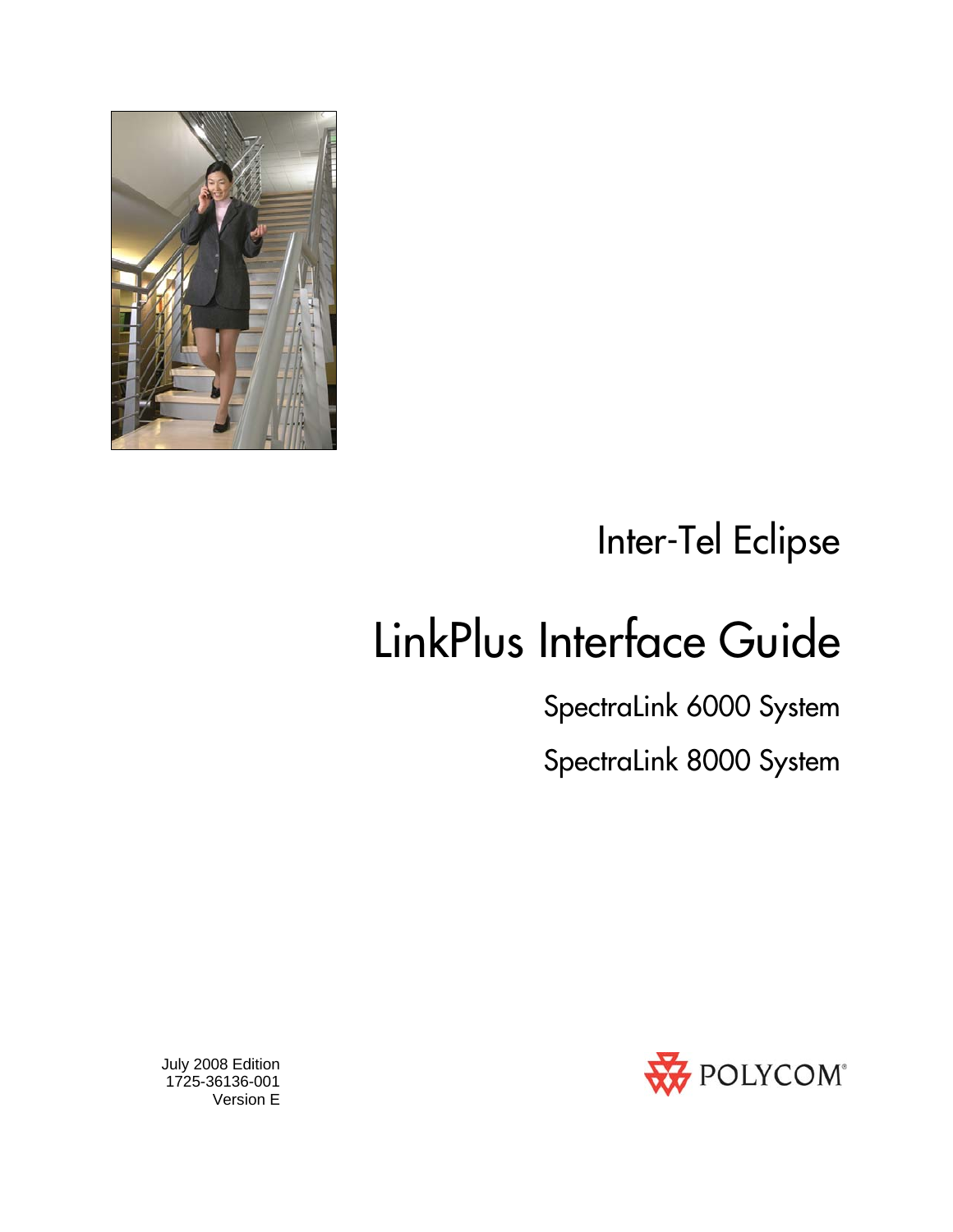#### Trademark Information

Polycom® and the logo designs SpectraLink® LinkPlus Link NetLink SVP

Are trademarks and registered trademarks of Polycom, Inc. in the United States of America and various countries. All other trademarks used herein are the property of their respective owners.

#### Patent Information

The accompanying product is protected by one or more US and foreign patents and/or pending patent applications held by Polycom, Inc.

#### Copyright Notice

Copyright © 1998 to 2008 Polycom, Inc.

All rights reserved under the International and pan-American copyright Conventions.

No part of this manual, or the software described herein, may be reproduced or transmitted in any form or by any means, or translated into another language or format, in whole or in part, without the express written permission of Polycom, Inc.

Do not remove (or allow any third party to remove) any product identification, copyright or other notices.

Every effort has been made to ensure that the information in this document is accurate. Polycom, Inc. is not responsible for printing or clerical errors. Information in this document is subject to change without notice and does not represent a commitment on the part of Polycom, Inc.

#### **Notice**

Polycom, Inc. has prepared this document for use by Polycom personnel and customers. The drawings and specifications contained herein are the property of Polycom and shall be neither reproduced in whole or in part without the prior written approval of Polycom, nor be implied to grant any license to make, use, or sell equipment manufactured in accordance herewith.

Polycom reserves the right to make changes in specifications and other information contained in this document without prior notice, and the reader should in all cases consult Polycom to determine whether any such changes have been made.

No representation or other affirmation of fact contained in this document including but not limited to statements regarding capacity, response-time performance, suitability for use, or performance of products described herein shall be deemed to be a warranty by Polycom for any purpose, or give rise to any liability of Polycom whatsoever.

#### Contact Information

Please contact your Polycom Authorized Reseller for assistance.

Polycom, Inc. 4750 Willow Road, Pleasanton, CA 94588 [http://www.polycom.com](http://www.polycom.com/)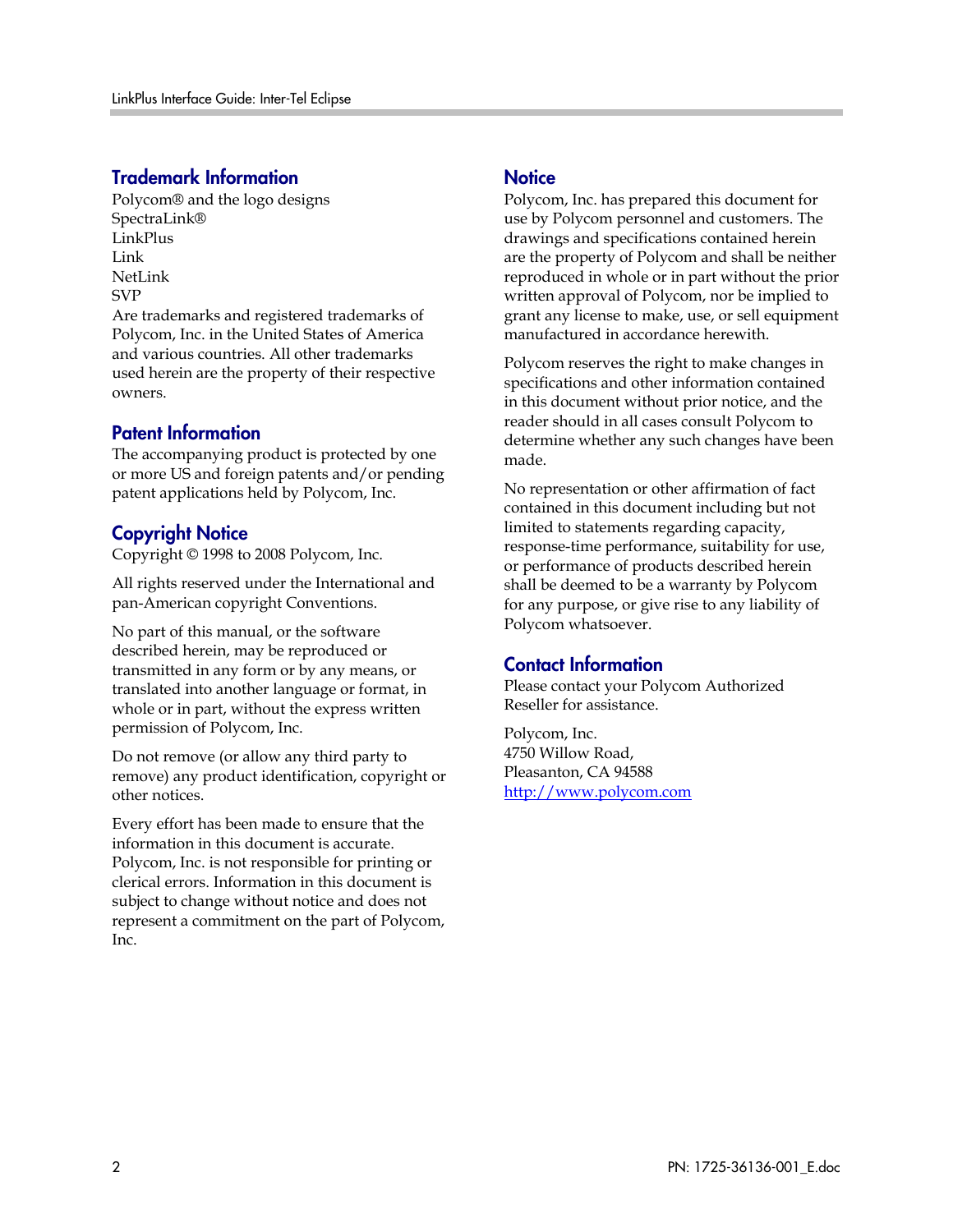# About this Guide

Polycom is the market leader in multi-cellular wireless telephone systems for the workplace. We manufacture a range of products to suit any size installation. All Polycom products use our LinkPlus digital integration technology to integrate with various digital switch platforms. Using LinkPlus technology, Wireless Telephones (handsets) emulate digital telephone sets to deliver advanced capabilities such as multiple line appearances and LCD display features. This document explains the programming or administration required to use the host digital switch with the following Polycom products:

### SpectraLink 6000 System - SpectraLink 6300 MCU

The SpectraLink 6300 MCU supports up to 3,200 handsets and up to 1,000 Base Stations. Up to 25 shelves can be interconnected for maximum system capacity.

### SpectraLink 6000 System – SpectraLink 6100 MCU

Designed for smaller installations supporting up to 64 handsets and up to 16 Base Stations. Up to four MCU controllers can be interconnected for maximum system capacity.

### SpectraLink 8000 Telephony Gateway

The SpectraLink 8000 Telephony Gateway is a wireless telephony product that provides high quality packetized voice communications using the Internet Protocol (IP).



Different models of SpectraLink Wireless Telephones vary in functional capabilities. This document covers the basic operational features of all handsets. However, certain handset or PBX features may not be supported by your emulation.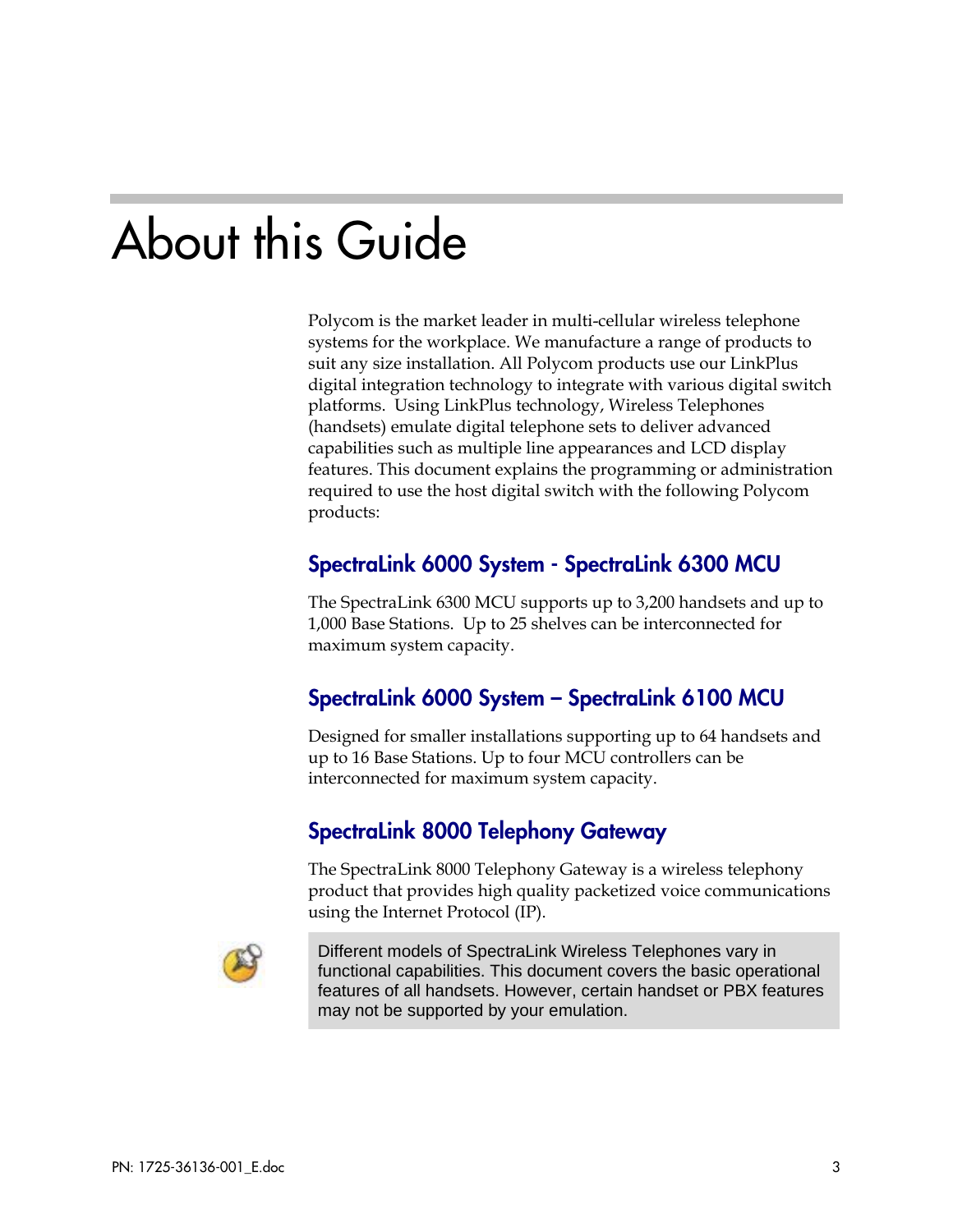## Related Documents

*SpectraLink 6300 MCU : Operator's Console* (1725-36125-001)

*SpectraLink 6100 MCU: Installation and Operation* (1725-36097-001)

*SpectraLink 6020 Wireless Telephone and Accessories User Guide*  (1725-36092-001)

Available at

[http://www.polycom.com/usa/en/support/voice/proprietary\\_wire](http://www.polycom.com/usa/en/support/voice/proprietary_wireless/proprietary_wireless.html) [less/proprietary\\_wireless.html](http://www.polycom.com/usa/en/support/voice/proprietary_wireless/proprietary_wireless.html)

*SpectraLink 8000 Telephony Gateway: Administration Guide for SRP*  (1725-36028-001)

*SpectraLink 8020/8030 Wireless Telephone and Accessories User Guide*  (1725-36023-001)

*SpectraLink e340/h340/i640 Wireless Telephone: Configuration and Administration (SRP)* (72-1065-09)

Available at <http://www.polycom.com/usa/en/support/voice/wi-fi/wi-fi.html>

*Telephone Switch Interface Matrix* (1725-36128-001)

Available at [http://www.polycom.com/usa/en/support/voice/wi](http://www.polycom.com/usa/en/support/voice/wi-fi/pbx_integration.html)[fi/pbx\\_integration.html](http://www.polycom.com/usa/en/support/voice/wi-fi/pbx_integration.html)

## Customer Support

Polycom wants you to have a successful installation. If you have questions please contact the Customer Support Hotline at (800) 775-5330. The hotline is open Monday through Friday, 6 a.m. to 6 p.m. Mountain time.

For Technical Support: [technicalsupport@polycom.com](mailto:technicalsupport@polycom.com)

For Knowledge Base: <http://www.polycom.com/usa/en/support/voice/voice.html>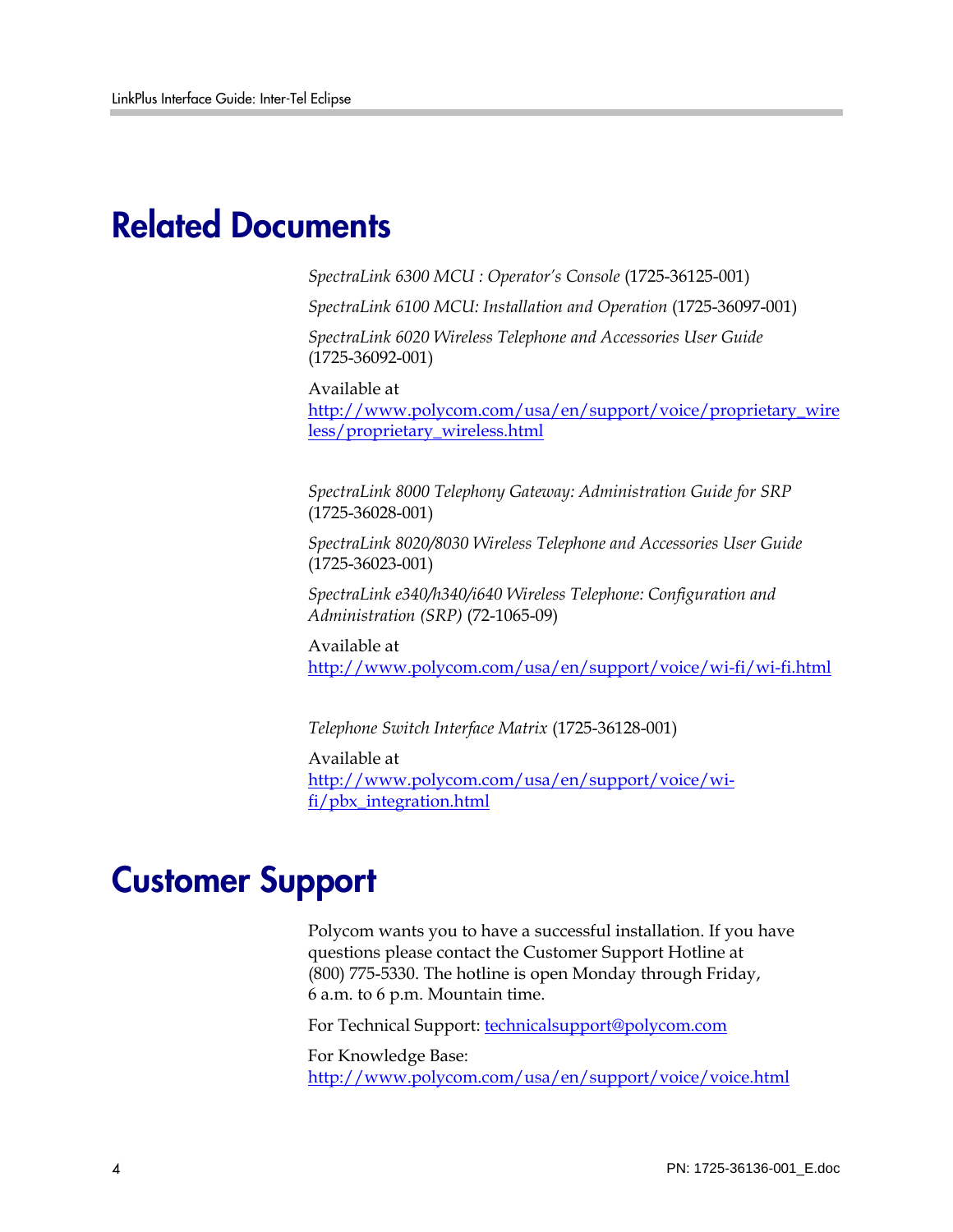# Icons and Conventions

This manual uses the following icons and conventions.



Caution! Follow these instructions carefully to avoid danger.



Note these instructions carefully.

Label This typeface indicates a key, label, or button on SpectraLink hardware.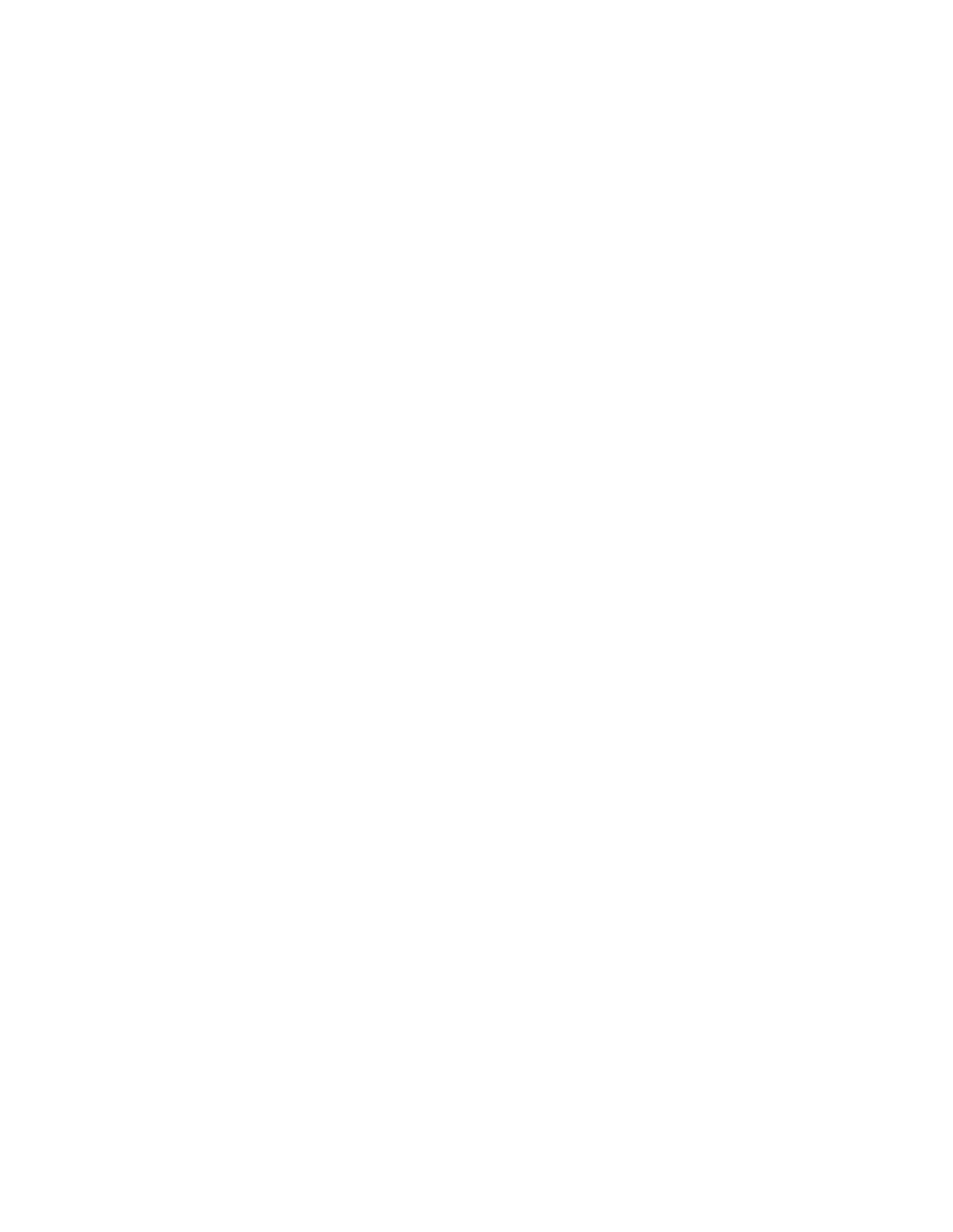# Plan the Interface

The system administrator programs the telephone system for use with the Wireless Telephone System using the normal administration terminal or procedures. Programming can be done after the handsets are registered.

Recommended programming includes assigning extension numbers to the handsets and programming features on the telephone system so they are easily accessible from the handsets.

For analog interfaces, macro codes are in the document relating to configuring the system. See *SpectraLink 6300 MCU: Operator's Console, SpectraLink 6100 MCU: Installation and Operation*, or *SpectraLink 8000 Telephony Gateway: Administration Guide for SRP*.

The following information will help the system administrator set up the SpectraLink handsets to operate in a way that feels familiar and comfortable to users.

## Plan Programming

Digital Interface programming for the Wireless Telephone System will be faster if it is planned in advance by verifying the parameters and features on the current telephone system and wired phones. The system administrator must assign extension numbers to the handsets and plan the functions (trunk access, toll restrictions, system features, ringing options etc.) to be programmed for the handsets.

One of these scenarios concerning how the handsets are programmed should apply to this site:

- All handsets are programmed alike: All handsets will be programmed exactly the same. Depending on the capabilities of the switch, the system administrator can often program one handset and use it as a model for all other handsets.
- Groups of handsets are programmed alike: handsets are grouped into classes that are programmed alike. Depending on the capabilities of the switch, the system administrator can program

1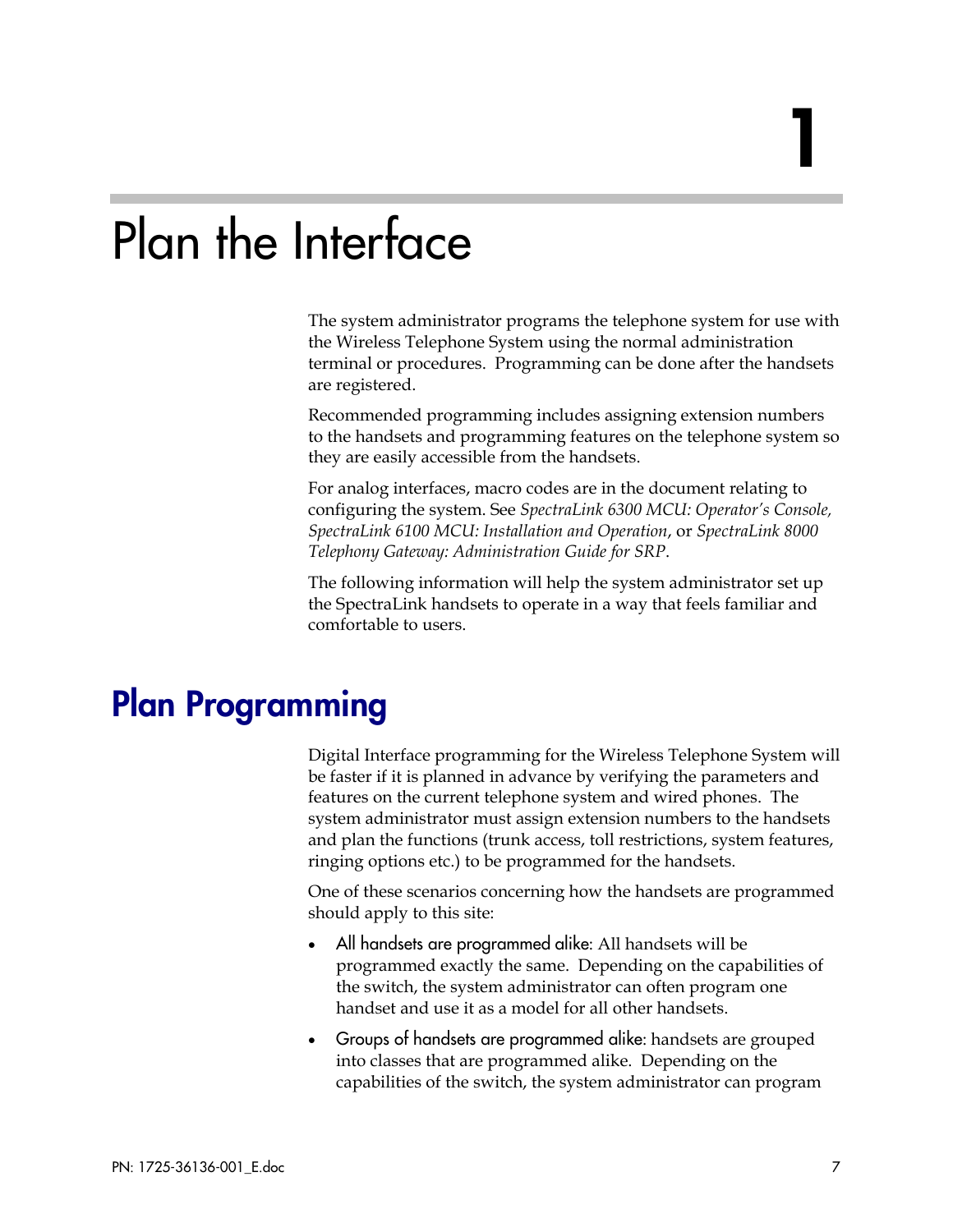"model" handsets then use the model as a template to program the other handsets.

All handsets are different: All handsets are programmed differently, so each handset will be programmed individually.

Before installation, the parameters of the wired phones should be verified to plan the parameters required for the handsets.

#### Extension assignment

What extension numbers will be assigned to the handsets?

#### Outgoing line access

Which line will be selected when the user goes off-hook?

#### System forwarding

If this system supports forwarding, what is the forwarding path and forwarding conditions for this telephone? Does it belong to a hunt group?

#### Toll restrictions

To which toll restriction class of service should each line be assigned?

#### **Mailboxes**

What are the parameters of this line's voice mailbox?

#### Programmable keys

Determine which features, if any, should be programmed on the handsets. These assignments may emulate assignments on the user's desk set.

If possible, identify a Display Phone that is programmed exactly or close to the way the handsets should be programmed. The Display Phone can be used to copy the programming to the new handsets.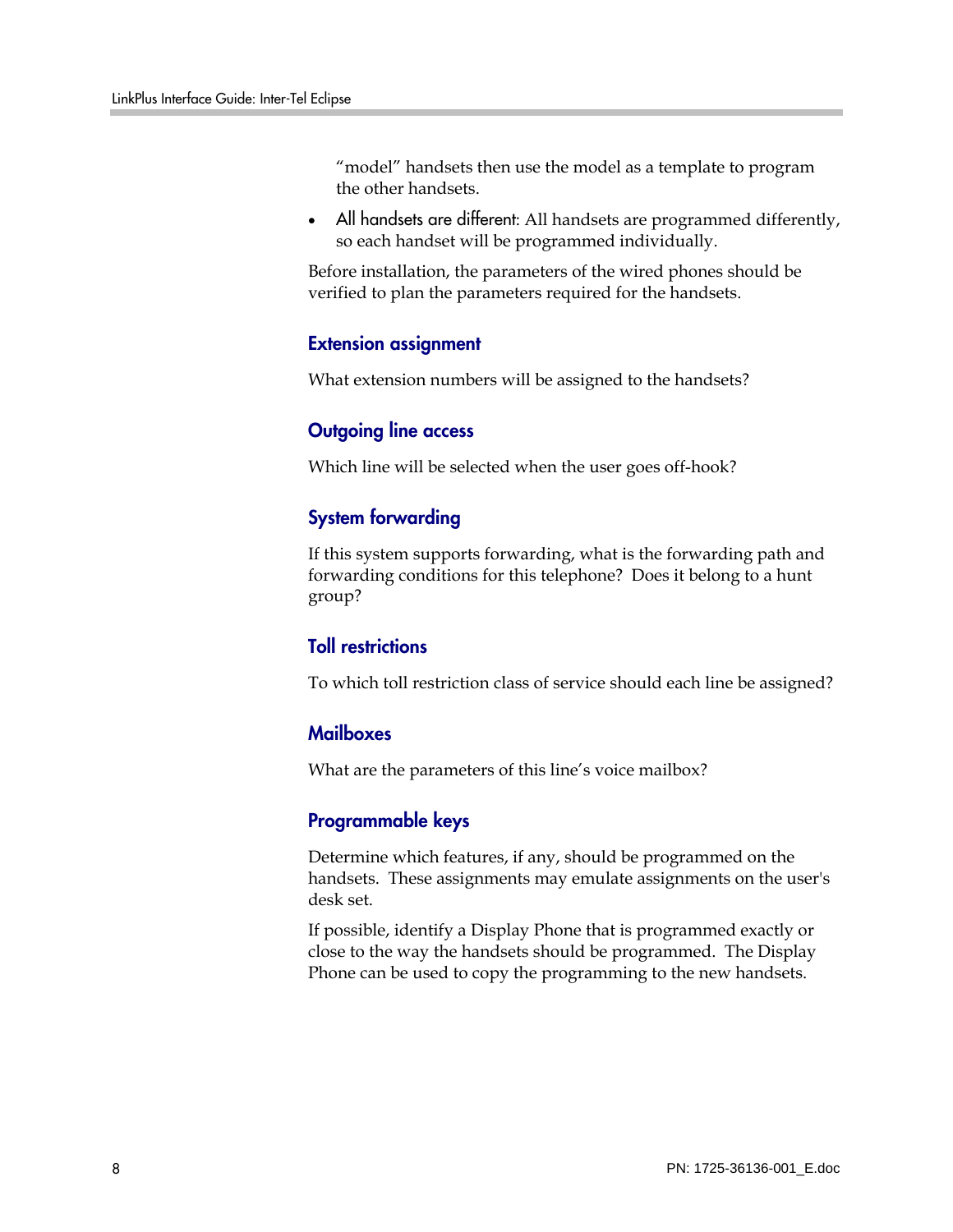## Assign Extension Numbers

The wire contractor should inform the system administrator which port numbers have been designated for the handsets.

The system administrator may use the *Extension Assignments Worksheet* at the end of this document to track the port numbers, extensions, users, and features assigned to handsets.

## The Wireless Telephone Display

The SpectraLink Wireless Telephone will display the telephone number as it is dialed.

Certain characters may be used by the system that are not implemented in the handset. Flashing characters are not implemented on the handset, nor is rolling or scrolling of text.

### Handset indicators

Line indicators are associated with line access keys. Status indicators or icons are associated with voicemail, low battery function, other functions, and service interruption. A left or right arrow is displayed when the screen can be toggled either left or right to display more characters.

The following table describes the line icon characteristics and the related Eclipse Display Phone LED indication.

| Line<br><b>Indicator</b> | <b>Description</b>                              | <b>Associate Display Phone</b><br><b>LED Equivalent</b> |
|--------------------------|-------------------------------------------------|---------------------------------------------------------|
| Off                      | On hook or not in use                           | <b>Off</b>                                              |
| On Steady                | II/C or Line in use                             | Slow Blink or Steady Light                              |
| <b>Slow Blink</b>        | I/C or Line is re-calling from Hold or Transfer | Medium Blink                                            |
| <b>Fast Blink</b>        | I/C or Line is ringing or camped on             | <b>Fast Blink</b>                                       |
| Wink                     | I/C or Line is on Hold                          | IFlutter                                                |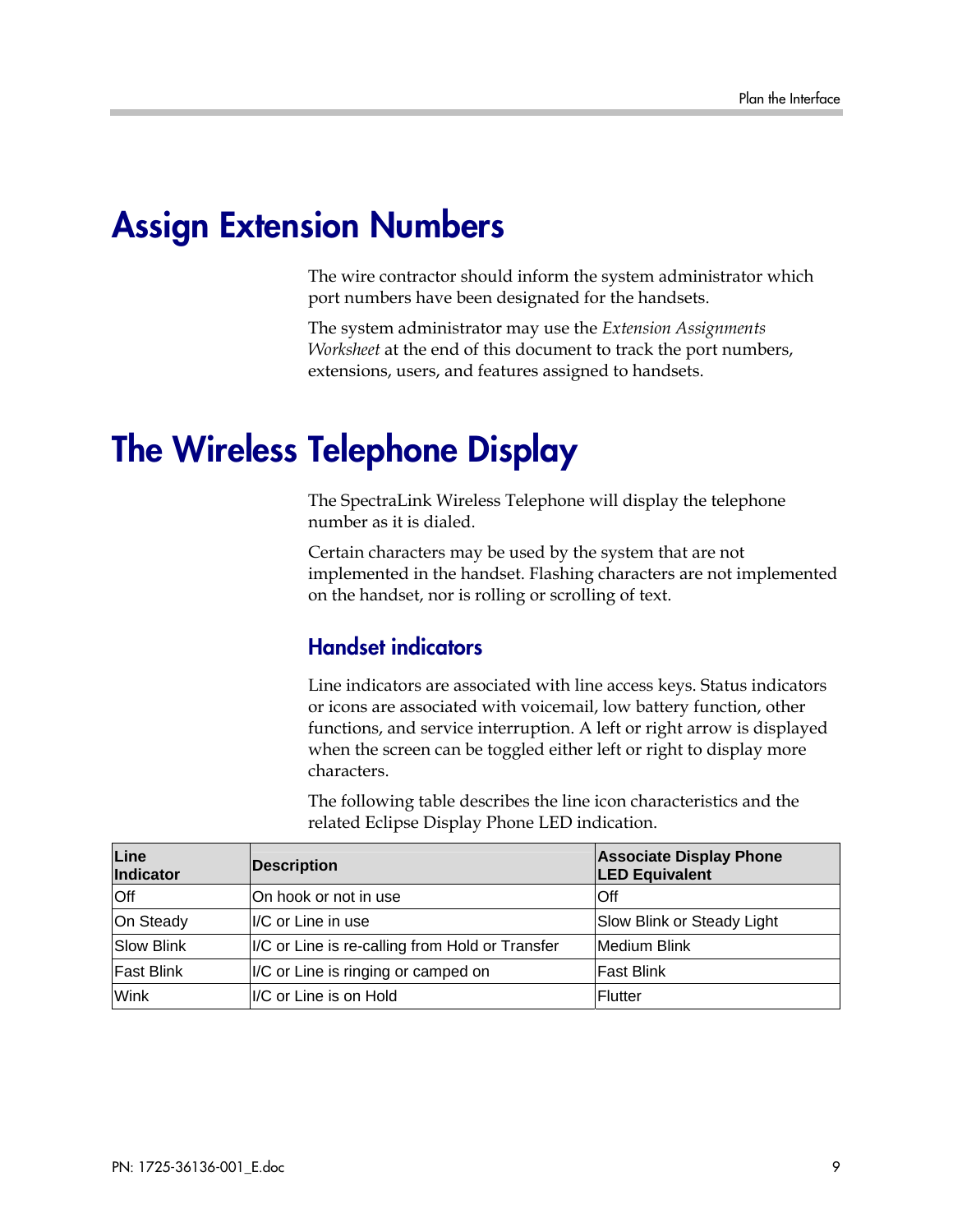### Feature Programming Requirements

When planning the interface, the following information must be taken into account:

#### Line sequences

The handset uses two types of key sequences to access PBX features and multiple lines. Line sequences are those where the user presses the LINE key and then a number key. The key-map design designates "line" keys that should be programmed for line appearance so that they correspond to line sequences on the handset.

The LINE icon on the handset will reflect activity on the corresponding deskset key. For this reason, it is recommended that line appearance keys be used only for line access. If only one line is assigned to a particular handset, leave the other designated line keys identified on the key maps unassigned. The corresponding handset  $LINE + key$ sequences will then have no function.

#### Function sequences

Function sequences are those where the handset user presses the FCN key and then a number key. Designated "function" deskset keys programmed to system features such as Transfer and Conference may have their corresponding menu items display on the handset function menu. See the key-map diagram for the function keys that are available for feature programming.

### Function Menu Programming

#### SpectraLink 6300 MCU

The function menu text defaults for the handsets associated with the SpectraLink 6300 MCU can be changed via the SpectraLink Operator's Console.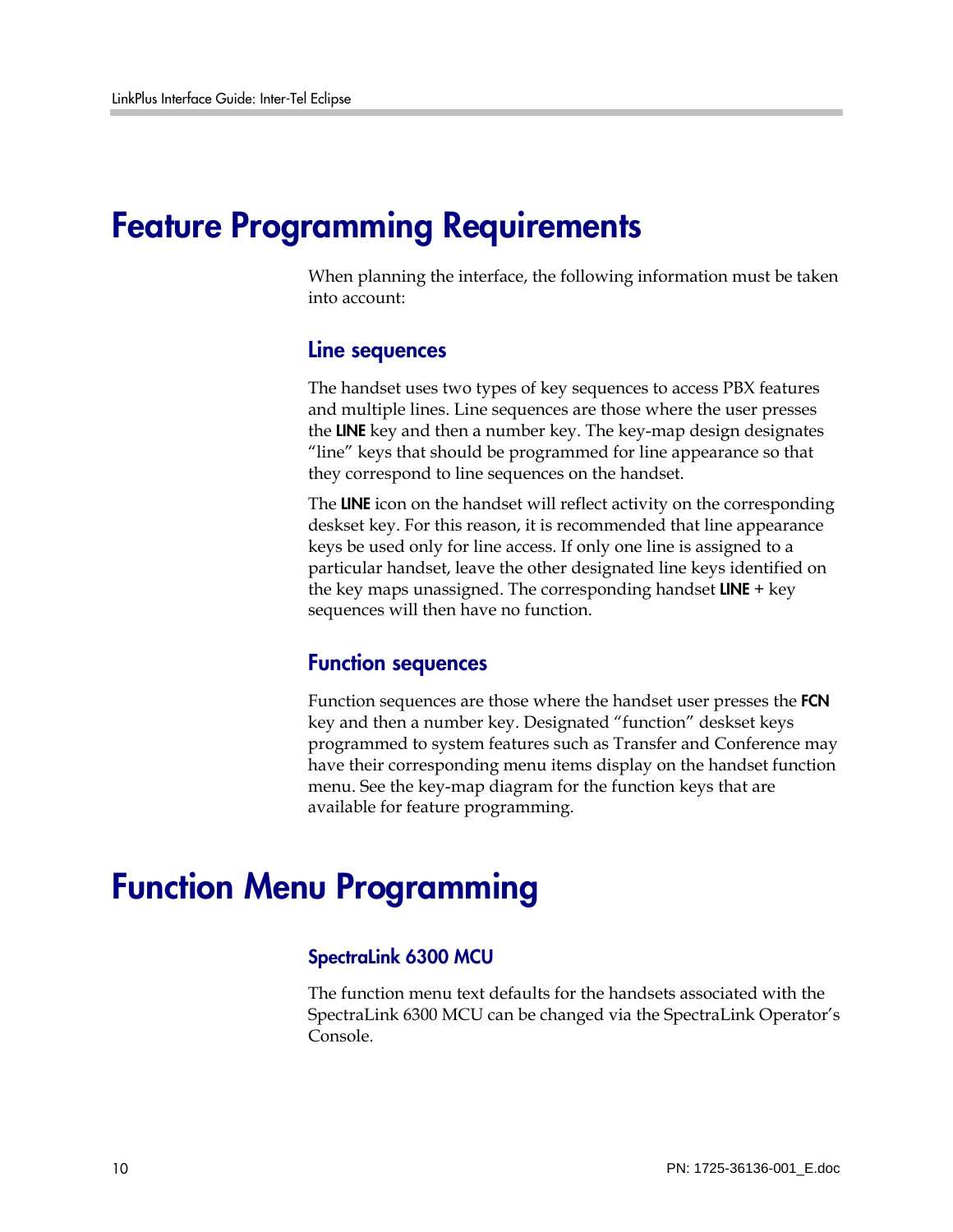#### SpectraLink 6100 MCU

For the SpectraLink 6100 MCU, the handset function menu text can only be changed via remote configuration through the services of Polycom's Customer Support.

#### SpectraLink 8000 Telephony Gateways

Function menu text options can be changed in the Administration Console of the SpectraLink 8000 Telephony Gateways.

#### Hold

The Hold feature should be programmed to the Hold key as shown on the key-map diagrams so that when the **Hold** key or softkey is pressed on the handset, the call is placed on hold.

#### **Mute**

The handset Mute function is hard-coded to  $FCN + 1$  on the  $PTB4xx$ handset. This function sequence is recommended, but the system administrator can assign the Mute function to any available function key sequence or leave the function unassigned. The SpectraLink 6000 and SpectraLink 8020/8030 Wireless Telephones use a Mute softkey.

#### Voicemail

The message-waiting icon on the handset is activated with the message indication of the deskset. The voice mail feature on the deskset must be assigned to the feature key as shown in the key-map diagrams. Do not assign any other feature to this key, since the associated LED is directly mapped to the message-waiting icon on the handset. This LED assignment must be used in order to support the message-waiting icon. Using this key for any other feature or for line access could cause unacceptable system performance.

#### **Speakerphone**

If a handset such as the PTB 4xx has no speaker, speakerphone function and functions that require the use of the volume keys will not be made available on the handset.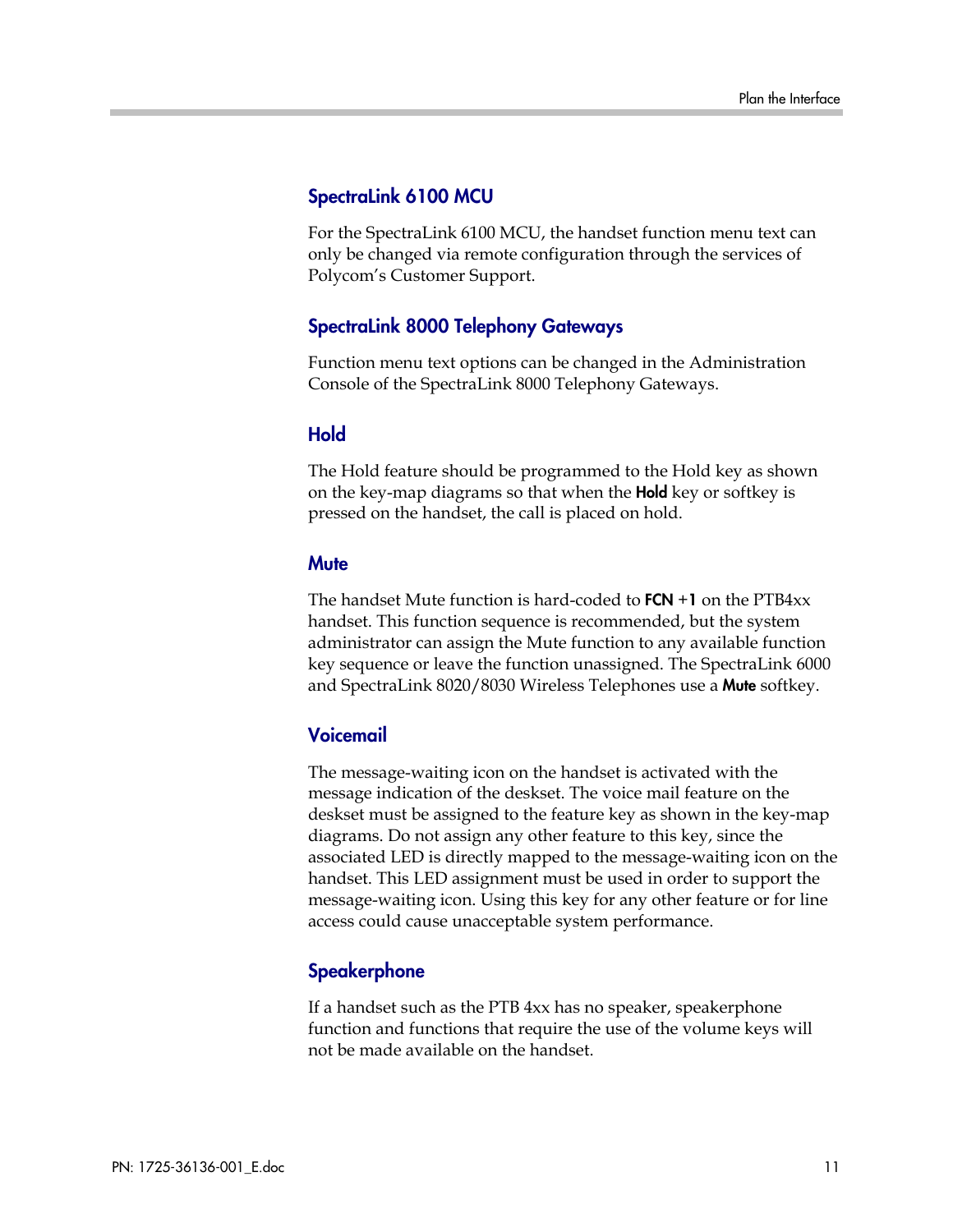#### Ring types

Handset ring types (soft, normal, vibrate, etc.) are programmed by the handset user and are not accessible or changeable by the system switch. Whenever possible the audible ringer on the handset will follow the cadence provided by the system switch. Call progress tones provided by the host system will be passed through to the handset.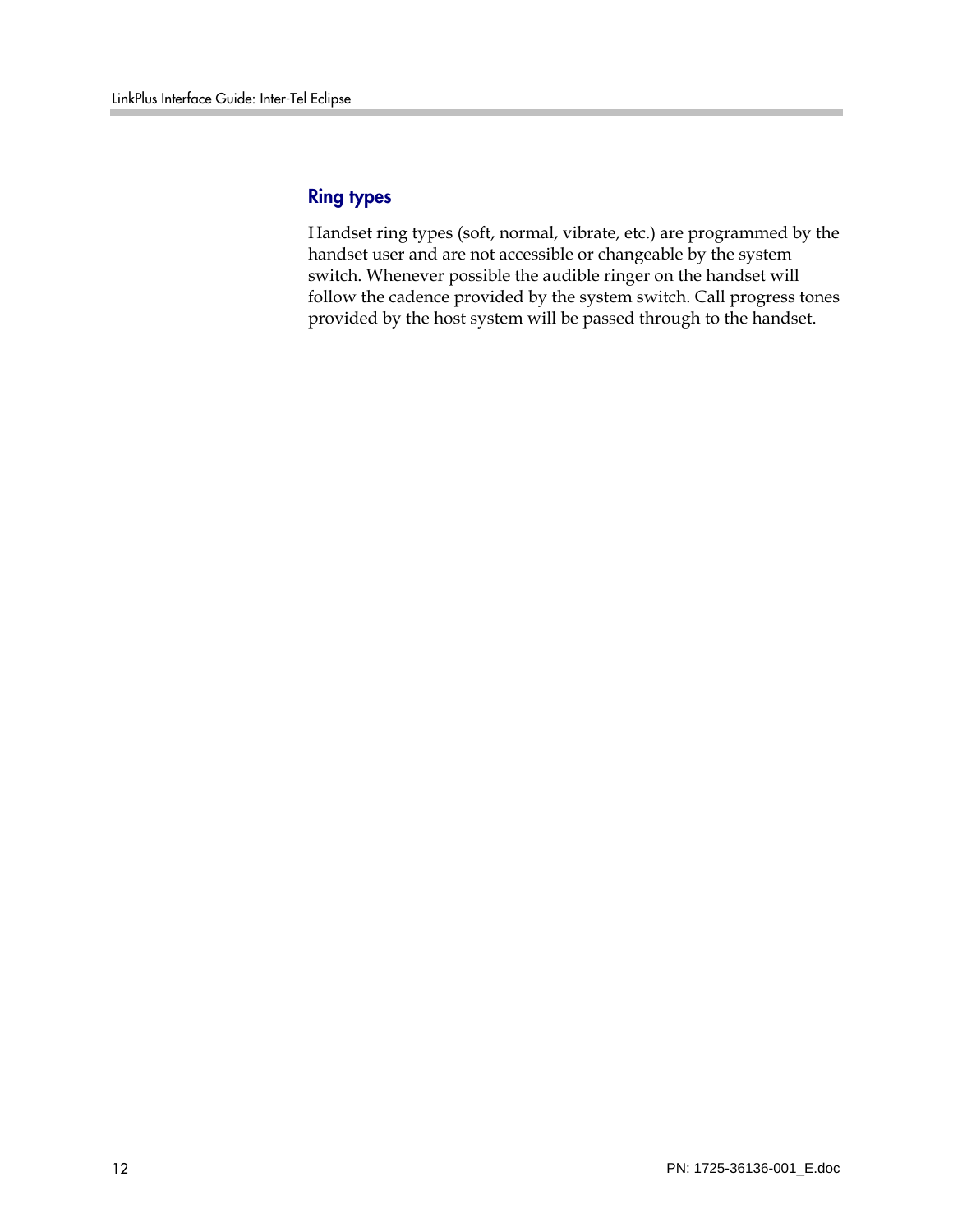# Interface Implementation

This section describes the recommended programming to use the Wireless Telephone System with an Inter-Tel Eclipse PBX with an Associate Display Phone. The procedures assume:

- The Eclipse system is installed and operational in an approved configuration. See the *Telephone Switch Interface Matrix* document for tested configurations.
- A trained Inter-Tel technician or system administrator will be on site with the SpectraLink installer to program the system.
- The SpectraLink 6000 System or SpectraLink 8000 Telephony Gateway is installed and the handsets are available for programming.



The Inter-Tel Eclipse digital interface to the SpectraLink 6000 System is licensed for use in the U.S. and Canada only

# Set the Switch Interface Type

#### SpectraLink 6100 MCU

The Link 150 Master Control Unit requires the switch interface type to be configured using the front panel buttons. The configuration procedures are detailed in the *SpectraLink 6100 MCU: Installation and Operation* document.

#### SpectraLink 6300 MCU

When configuring the SpectraLink 6300 MCU, the PBX interfaces are available as sub-menu selections when defining the Interface Module type using the SpectraLink 6300 MCU Operator's Console. Refer to *SpectraLink 6300 MCU: Operator's Console* for details on configuring the Interface Modules.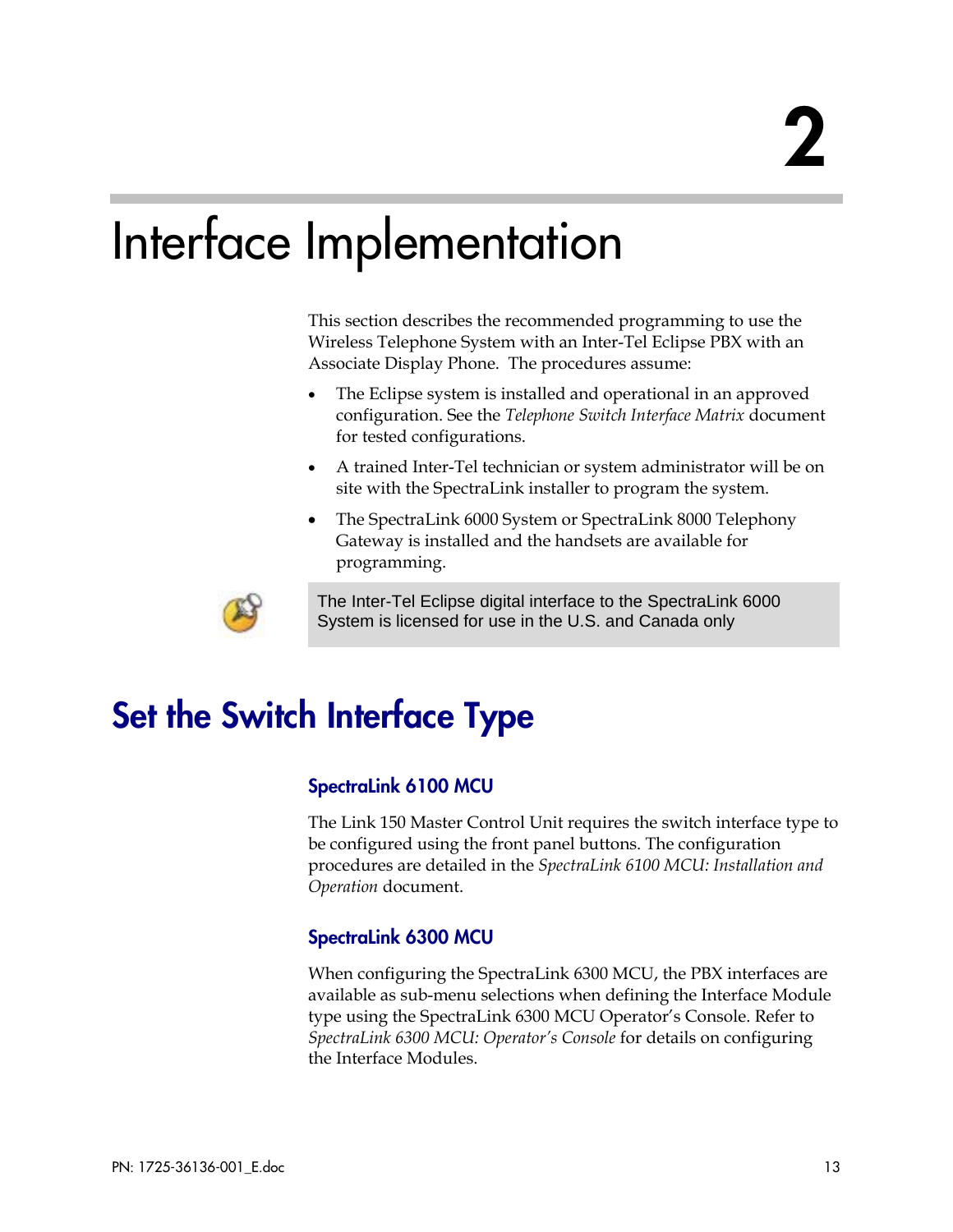#### SpectraLink 8000 Telephony Gateways

Connect to the SpectraLink 8000 Telephony Gateway using the serial or modem interface. From the Main Menu, choose Gateway Configuration. Scroll to Telephone Switch Type and press enter to change this field, from the Submenu of PBX types, select Inter-Tel Axxess or Axxent. Refer to *SpectraLink 8000 Telephony Gateway: Administration Guide for SRP* for details on configuring the Telephone Switch Type.

# Key-mapping the Handset to Emulate Associate Display Phone Functionality



Associate Display Phone Key Mapping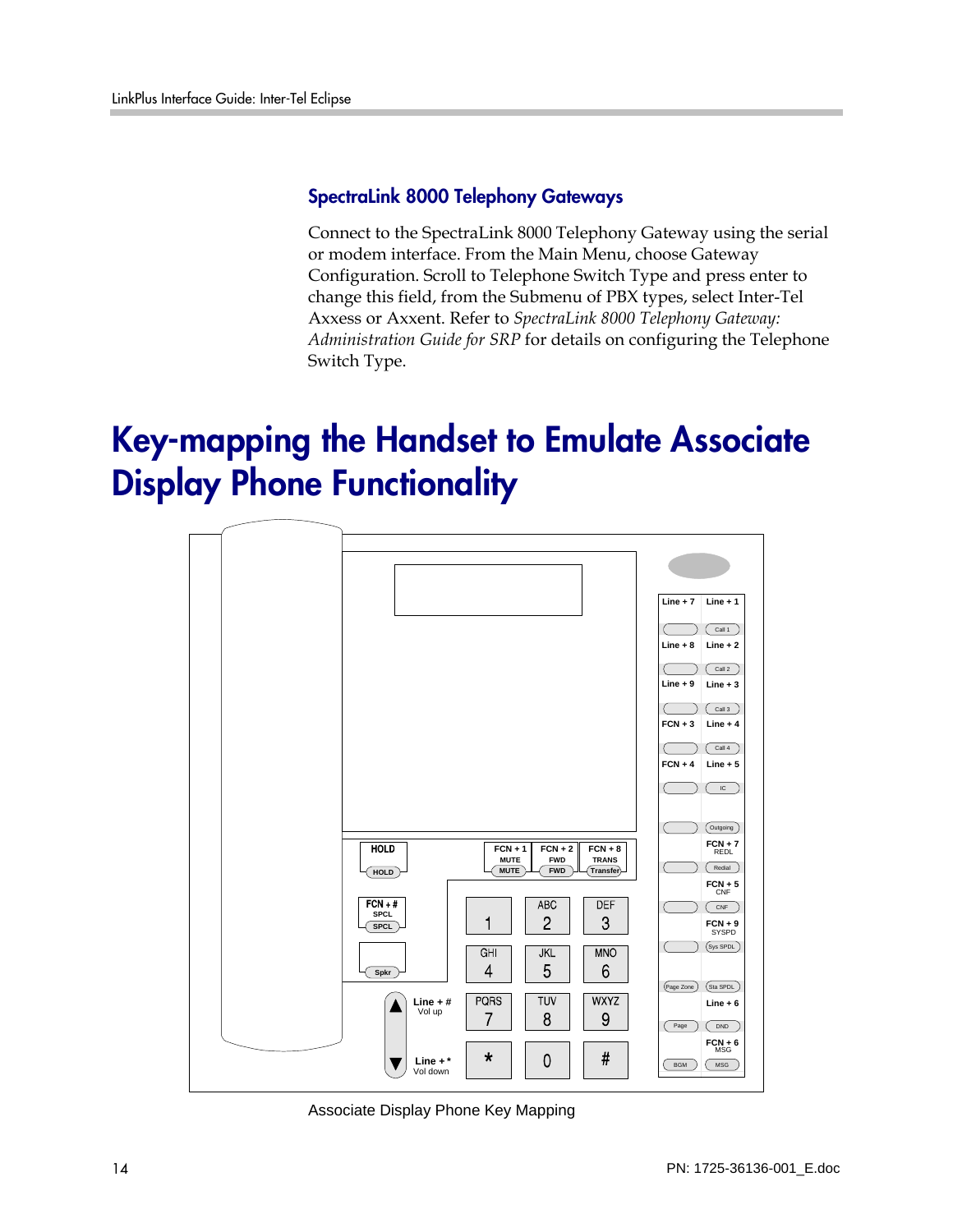The FCN + [number] and LINE + [number] labels represent the key sequence on the handset mapped to the corresponding key on the desk set.

The handset displays a **LINE** icon that corresponds to each line key. The voicemail icon displays for voice mail/FCN + 6. See the *Handset Icons* section above for details.

The handset function menu default settings are shown for each corresponding sequence on the diagram above and in the table below; these may be changed as described above in *Function Menu Programming*. Some of these functions (Mute, Redial, Forward, etc.) are activated by softkeys or **FCN** menu options on the SpectraLink 6000 and SpectraLink 8020/8030 Wireless Telephones.

| $FCN + 1$ | MUTE        | $FCN + 2$ | <b>FWD</b>                               |
|-----------|-------------|-----------|------------------------------------------|
| $FCN + 3$ |             | $FCN + 4$ |                                          |
| $FCN + 5$ | CNF         | $FCN + 6$ | MSG                                      |
| $FCN + 7$ | REDL        | $FCN + 8$ | <b>TRANS</b>                             |
| $FCN + #$ | <b>SPCL</b> | $FCN + *$ | (Cancels out of the handset)<br>display) |

## Program Eclipse PBX and handsets

Program the Inter-Tel Eclipse PBX for use with the Wireless Telephone System using the Eclipse Database Programming software that is loaded on your programming PC.

### Copy settings from a wired set

If possible, copy the settings from an existing Display Phone with similar features and keys to create a "template" handset. Once this is done, you can program additional options on one handset, then copy the programming to other handsets or groups of handsets.

### Station features for handset

Program the features and keys on the handset in the Individual Station Programming area on your programming PC. Program the following as required for the parameters required on the handsets: Account Codes, Mailboxes, Miscellaneous Flags, Miscellaneous Port Information, Miscellaneous Station Information, Programmable Keys,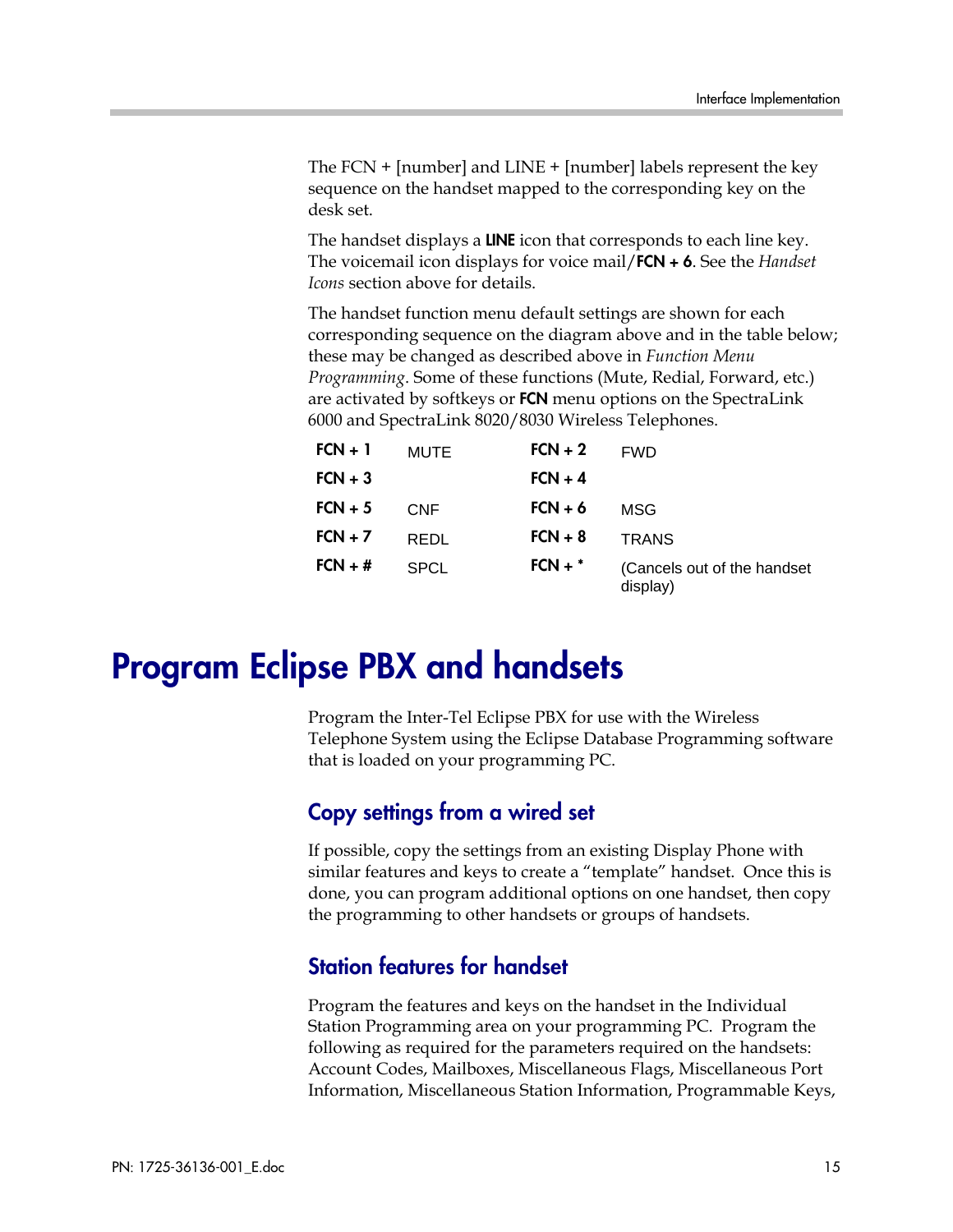Special Purpose Station, System Forwarding, Toll Restrictions, and Voice Mail information.

- Keyset map: Select the standard keyset map.
- Ring Intercom: This feature must be enabled. The default is no; change to yes.
- Shared Speakerphone: Disable this feature on the PTB 4xx handset, as it is not supported on this handset.

### Copy Programming

After the model handset or handsets have been programmed, use the copy function to copy the programming to all "like" handsets. The installer can now test the handsets.

Note: The handset will not emulate ring tones.